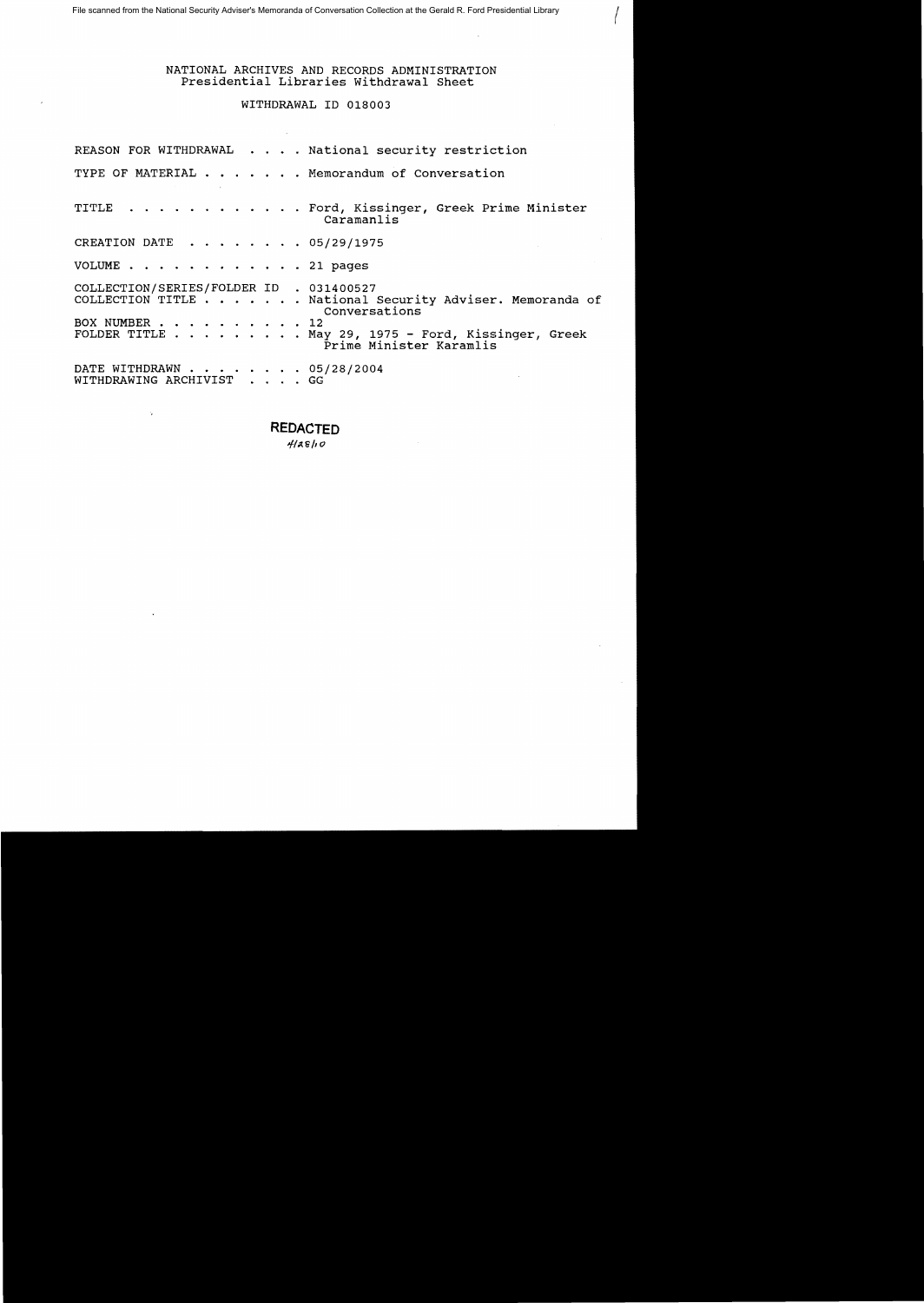DECLASSiFiED wI portions exemptod **E.O.** 12958 (as amended) SEC 3.3<br>MR  $\#$  /0-045 ptite deat. Utr 428/10 By due NARA Dete 6/21/10

L

SECRET NODIS

MEMORANDUM OF CONVERSATION

Time: May 29, 1975, 9:30-10:45 a.m.

Place: Ambassador Firestone's residence, Brussels, Belgium

SUBJECT:

PARTICIPANTS: Greek:

> Prime Minister Caramanlis Foreign Minister Bitsios Ambassador John Tzounis Ambassador Molyviatis, Office of<br>the Presidency

U. S. :

The President Secretary of State Kissinger Lieutenant General Scowcroft Assistant Secretary for European Affairs Hartman

DISTRIBUTION:

President: (The first few remarks were made during the picture taking and I did not hear them all.) We want very much to be helpful on the Middle East. I am £ooking forward to my meeting with Sadat.

Caramanlis: That is very important.

CLASSIEIED BY: HENRY A. KISSING

 $-$  XGDS  $\gamma_0$ 

rmportant.<br>S<del>ECRET</del><br>XGDS XGDS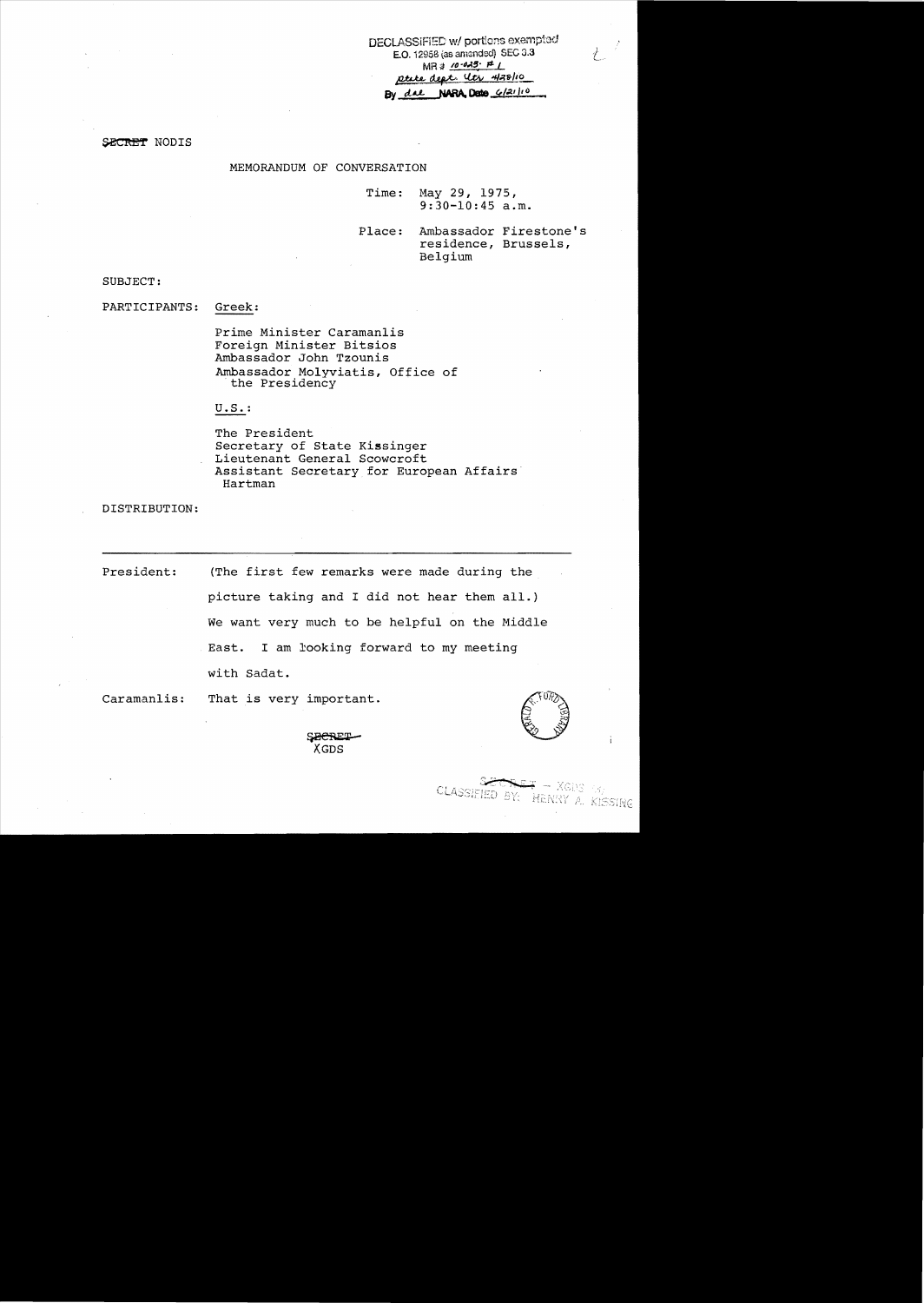$-2-$ 

President: secretary: President: There is a great interest in Greek affairs in the United States and I am very pleased to have this meeting. We have many good citizens who came from Greece. You know they have a large organization called AHEPA. Yes and they are very passionate too. They are all good American citizens and traditionally they have been leaders in their community.

- Caramanlis: President: Yes, there is a new generation now and I understand you have as many as two million. No, I think there are three million. One of
- them had a great influence on my life when I worked in a restaurant in my hometown.
- secretary: I was saying to your Foreign Minister that he is the toughest negotiator.

President: Mr. Prime Minister, we have been greatly impressed and we are favorably inclined toward you and what you are trying to do in Greece. We think that you have had a major success in your elections and, indeed, I am envious of your majority. It is our strongly held'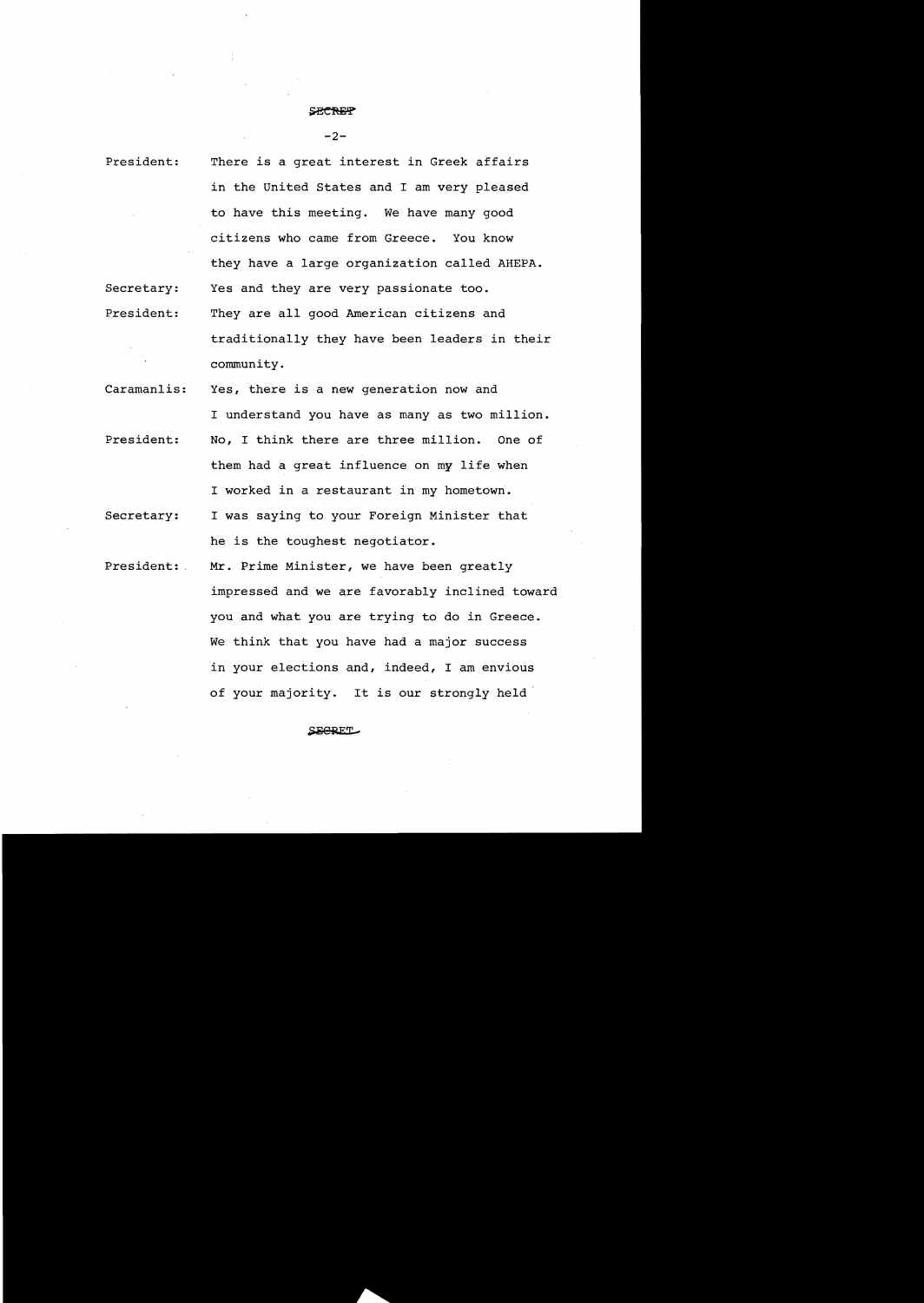# *<u>SHCREP</u>*

#### $-3-$

belief and feeling that there should be a democratic development in Greece. This is what Americans wanted and we were very pleased by the return of democracy to Greece. We hope and trust that we will be able to work together both in our bilateral relations and in your region and the world.

Caramanlis:

Mr. President, I would like to thank you too for meeting me at this critical time. I would also like to thank youf for the trouble and time which you have taken and the offers of help which you have made. In times when we have to face such large problems the help of friends such as the United States is very much valued. We are establishing a democracy but it needs consolidation. To do so we must solve the current problems. The dictatorship left many unpleasant situations but I can assure you that in a year or so Greece will be a healthy democracy. We have solved the problem of the return of parliamentary democracy, we have solved the problem of the Monarchy and this next week we will have a constitution.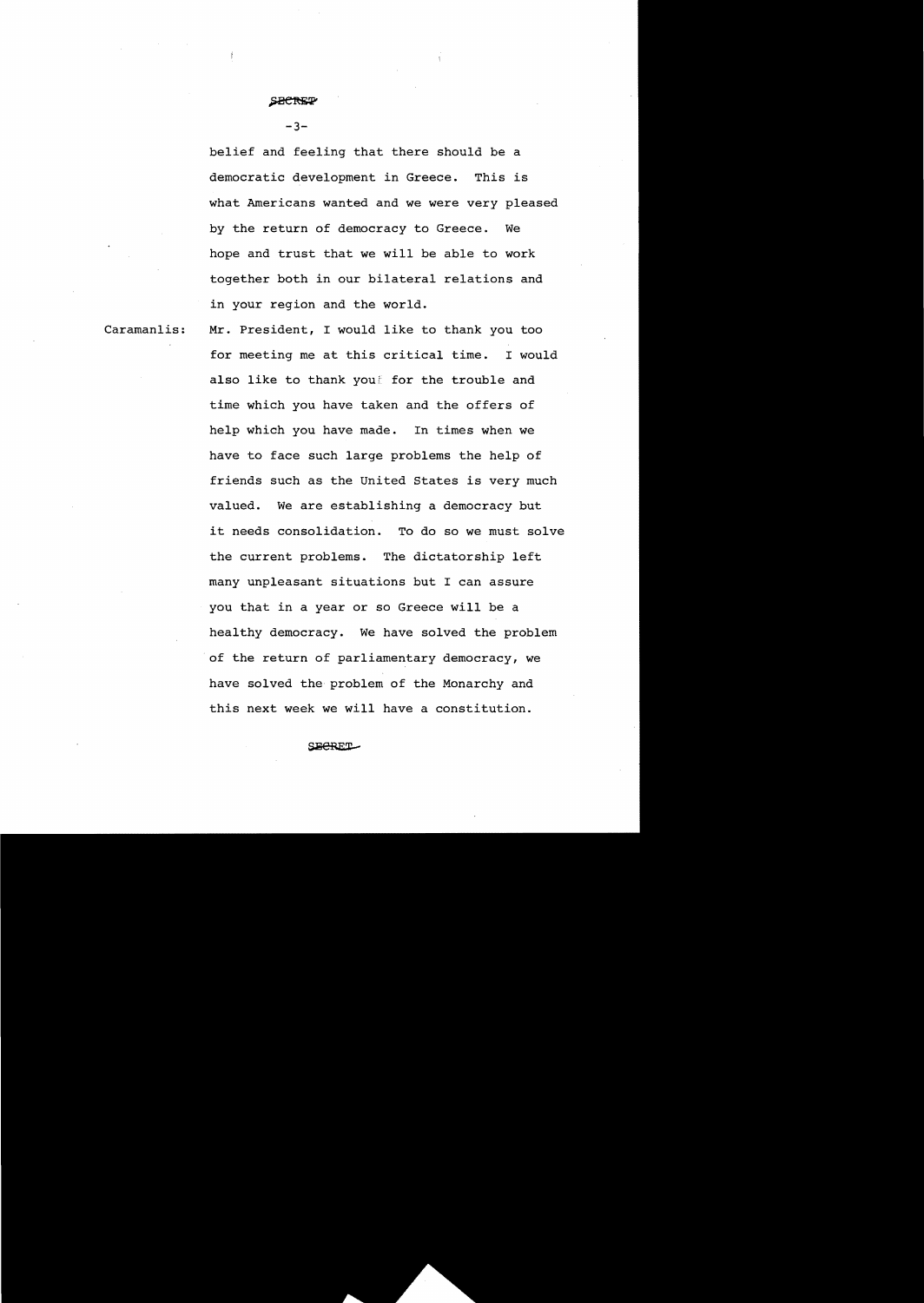$-4-$ 

There will be no abnormality remaining. I must tell you in all frankness that I have been able to do much of this because the people have put their trust in me. Beyond these successes we have also been able to re-establish discipline in the Army but for all of this trust to be justified there must be success in dealing with our many problems. If not, the confidence in me will erode in time. And this is particularly true of the Greek-Turkish problems, the Cyprus situation and the economy. Now, Mr. President, how do you wish to proceed? We greatly admire all that you have accomplished in restoring democracy to Greece and in restoring order and authority. It is a tribute to your great leadership. We too recognize that if the moment is not seized when problems can be solved then the solution is impossible. I would like to discuss Cyprus and Greek-Turkish relations and how we can be helpful to you.

#### **SECRET**

.President: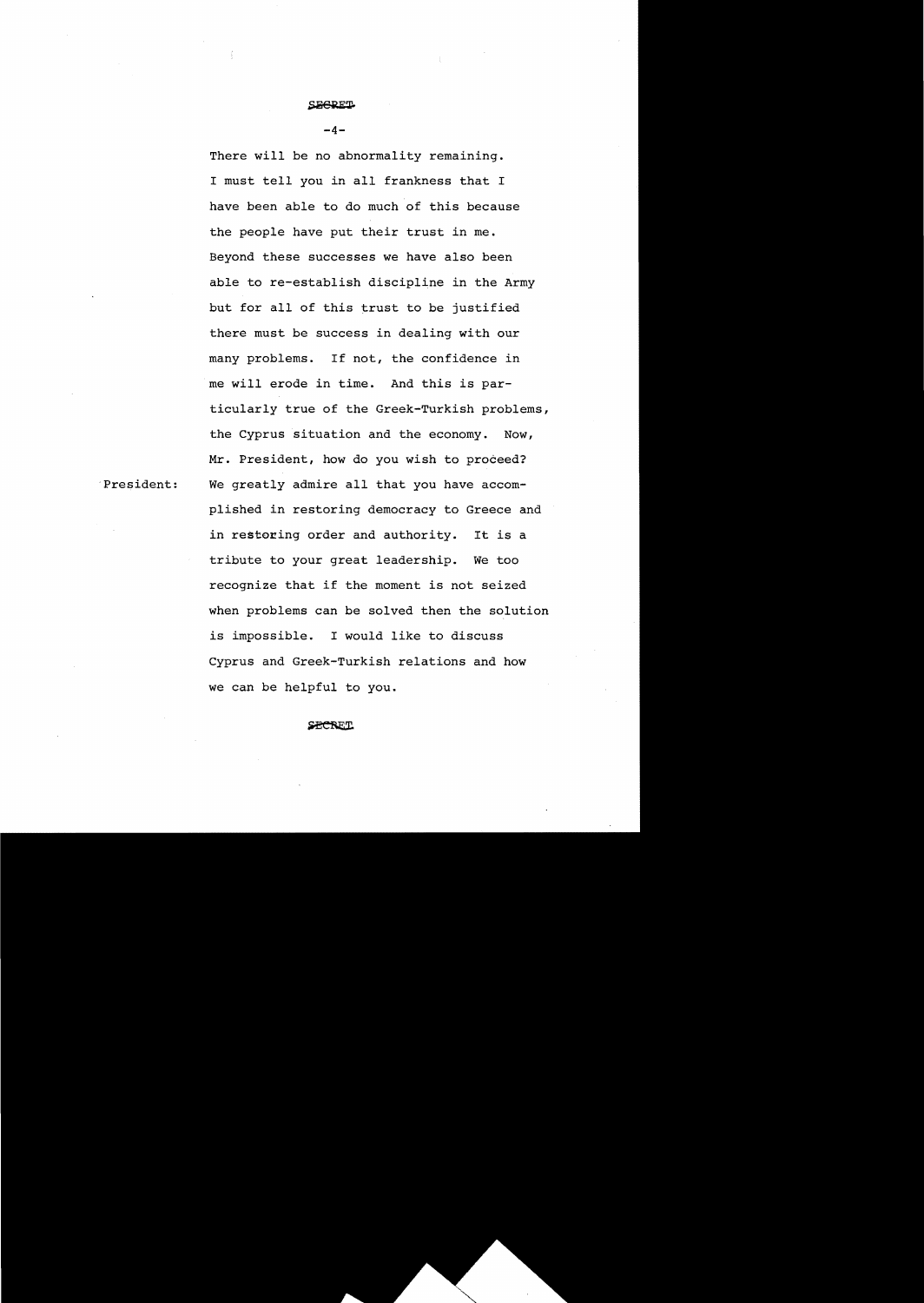# $~\leq$  beref

 $-5-$ 

Caramanlis: Let me begin by discussing recent history. Before my return to power there was a coup in Cyprus caused by the Greek Junta and they got rid of Makarios. The Turks claimed to act as a guarantor power which they said gave them the right to restore the legitimate regime and protect the Turkish population. The guarantee as written into the London and Zurich Agreements provides that it is for the restoration of legitimacy and the protection of territorial integrity. Legitimacy was restored in three days after the invasion. I came back and took over the government of Greece and Clerides took over in Nicosia. After that there was no reason to remain on Cyprus. The purpose of the guarantee was achieved. But they are still there. Several weeks later they occupied 40 percent of the island. I remember those days very well because your Foreign Minister woke me up at four o'clock in the morning. There was no shred of excuse for the second Turkish move. You don't just create strategic

**GECRET**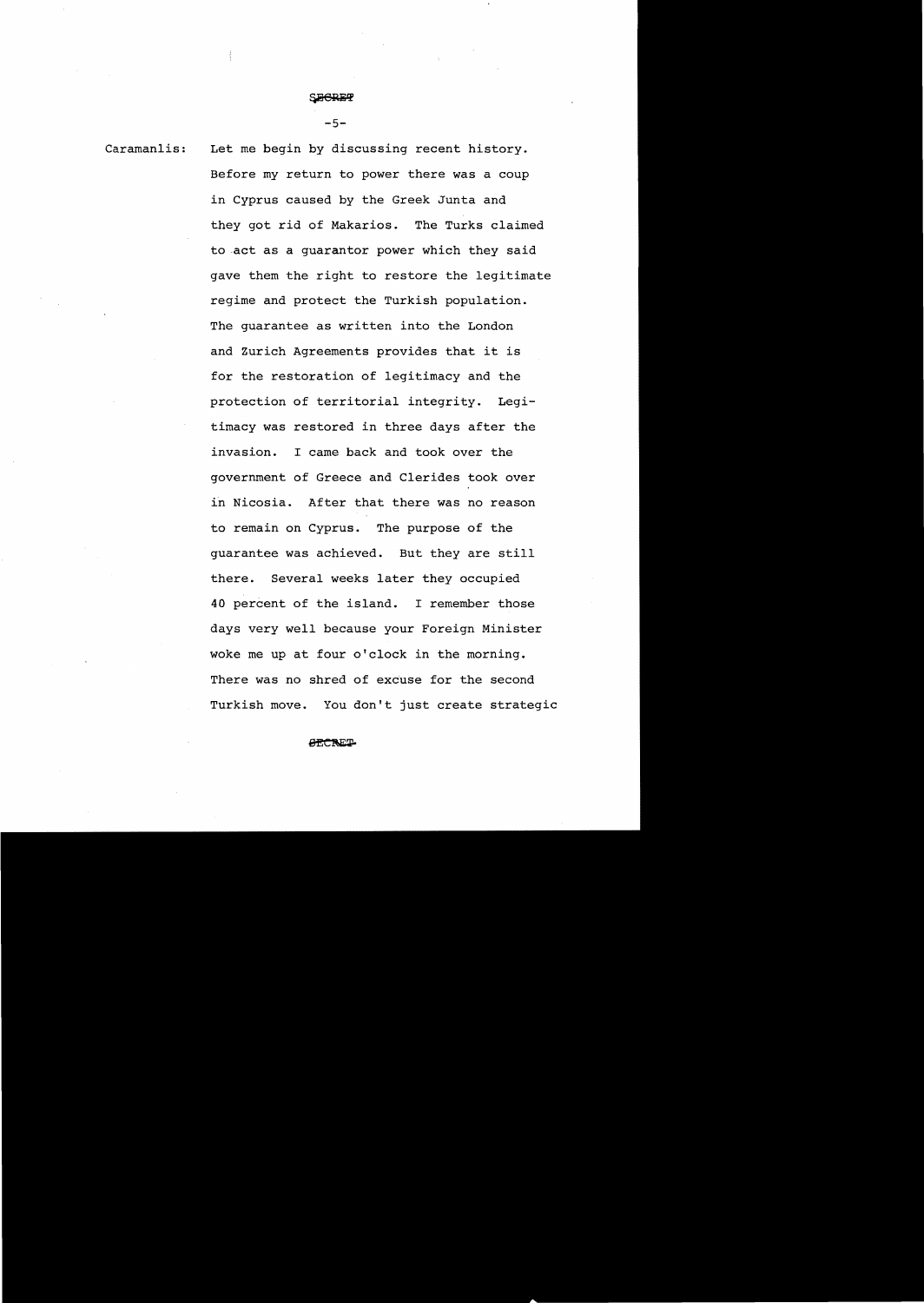$-6-$ 

plans overnight. The military operation must have been planned for some time. The occupation of 40 percent of the island follows very closely a military plan known as ATTlLA. This proves premeditation. Two hundred thousand refugees were created by this move. You can say it is not huge but the total population of the island is only half a million. They also took in the 40 percent the largest area in resources. On August 14 I faced an explosion in my Army and among the population. I went to the General Staff Headquarters and they demanded that I act. There was pressure for a declaration of war. Naturally everyone felt humiliated but I took the unpopular decision to tell the people to be quiet and trust me. I said that we would get help from our friends to find the solution. In that dramatic moment I had three choices: first, go to war; second, withdraw from politics once again or, third, withdraw from the military side of NATO. I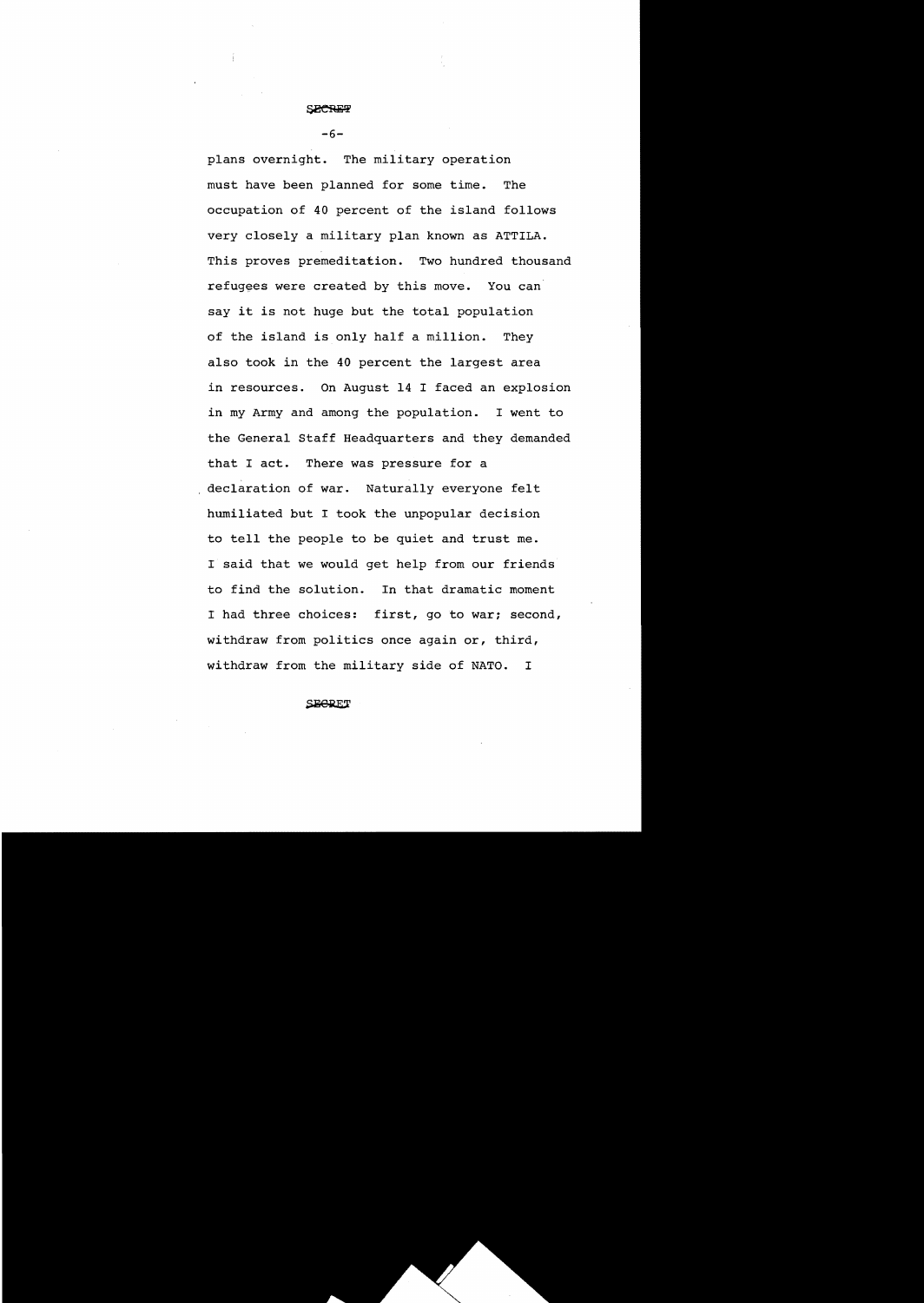$-7-$ 

chose the third alternative as the least painful. That is the story of Cyprus. It is very difficult to prove something that is self-evident but the Turks are in the wrong. The Greeks have shown moderation in spite of everything that has happened. We still show moderation. For a long time the Turks have asked for a geographic federal solution. In our view there should have been a return to the London and Zurich Agreements but we have accepted a geographic federation on two conditions: first, that the territory controlled by the Turks be in relation to the percent of their population and, second, that the solution allow for a return of refugees. This would be an honorable and reasonable solution but the Turks continually want to present us with fait accompli. What should we do? We think we should proceed from the assumption of the facts as they are.

President:

Caramanlis: Before you comment, let me finish my explanation.

..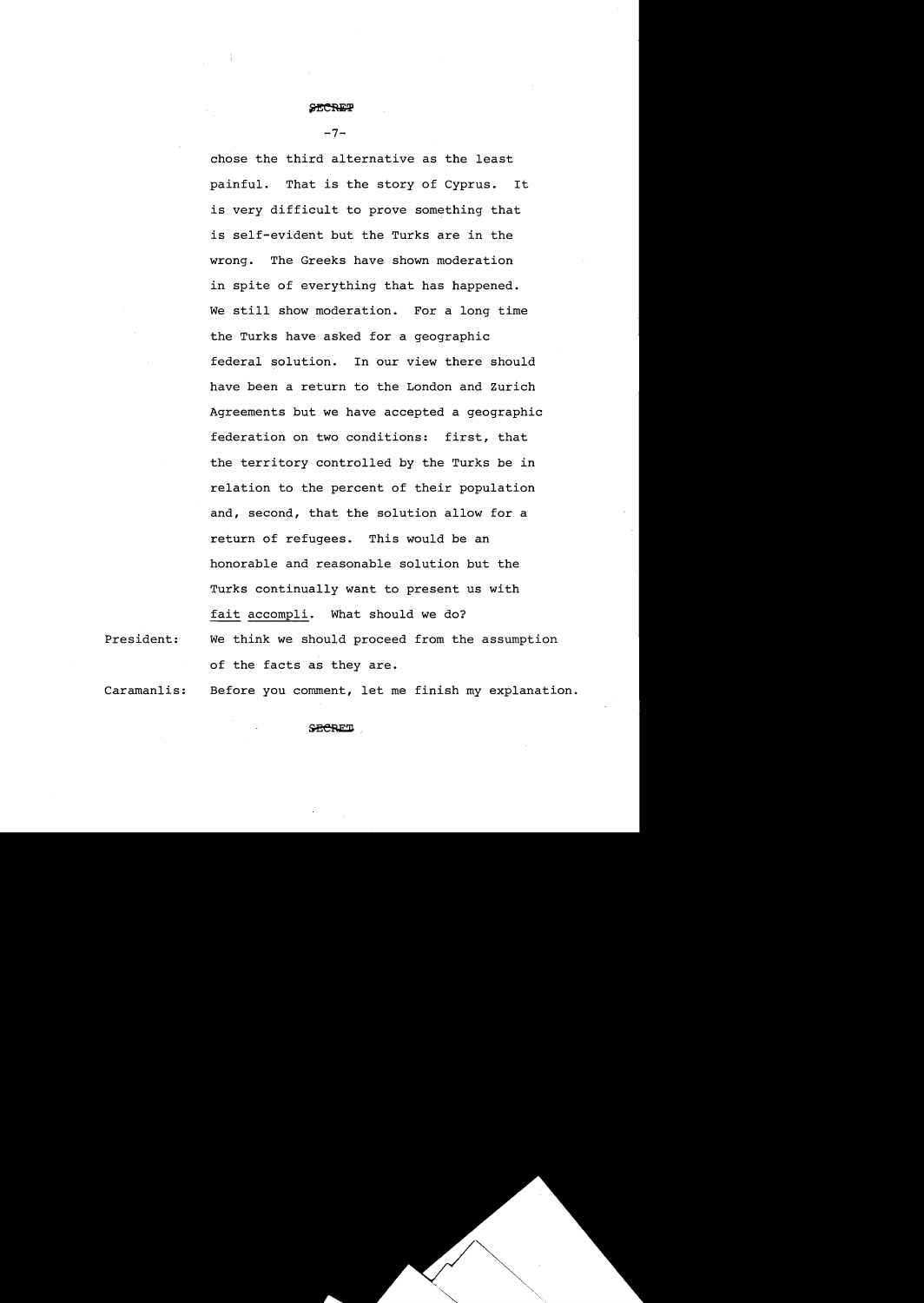# ~

 $-8-$ 

Beyond Cyprus we have the problems in the Aegean. We are in favor of the status quo which has existed since 1913. But the Turks are continually creating problems about the continental shelf, about air corridors and, in fact, they want to split the Aegean Sea which would mean that many of our islands would be in a Turkish sea. We have proposed taking the matter to the ICJ but the Turks, while accepting this in principle, refused in Rome to draw up the documents which would refer the case to the iCJ. I must tell you that if all of these matters are not solved and they are prolonged they could lead to war and that should not be excluded. In both countries tempers are running very high and it would be a shame if war were to break out under the noses of our Allies. I have done and will do all that I can to avoid war but we need to return to a comprehensive approach which will contribute to averting this danger. Again I cannot and will not indicate how you can help. That is something you must decide for yourselves.

**SHERET**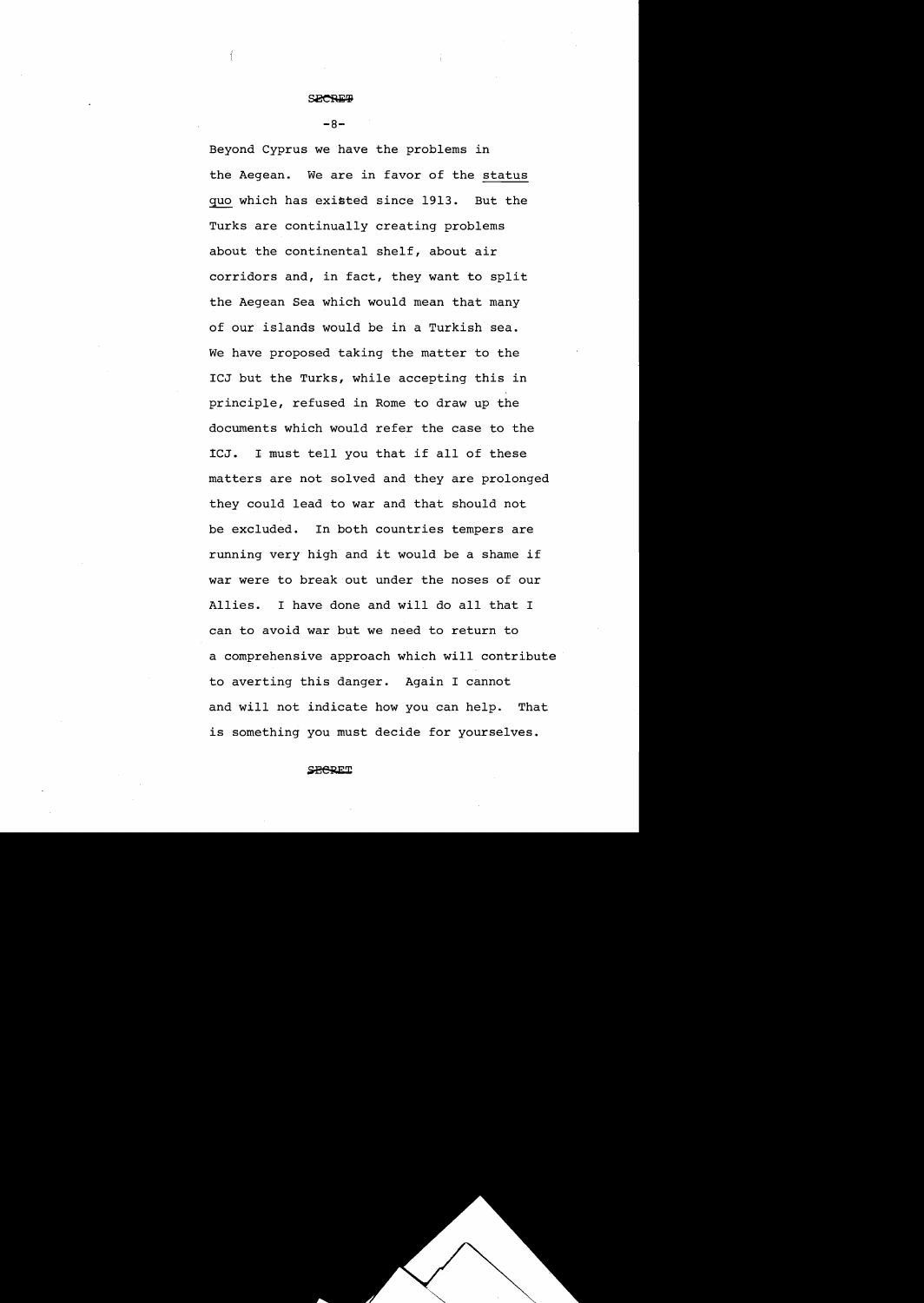$-9-$ 

President: The two most important questions are Cyprus and the Aegean. We would like to contribute to a solution of these problems. We feel certain developments in that area are unfortunate for NATO and they have created tremendous problems in the united States. Something must be done. We have a reflection of this in our Congress where aid to Turkey has been cut off. We feel that that action has been harmful to our influence with the Turks and our ability to get concessions from the Turks. We were able to reverse the action in the Senate and it is possible we will be able to change views in the House. It is my feeling that if Congress retains the limitation our influence will be lessened. Therefore, we have held many consultations with Congressmen. We have told them that we need additional time to clear up this festering unhealthy situation in NATO. We have told them how harmful it is if something is not done and that we are approaching the time when the Turkish authorities may close U.S. military bases which will be harmful in terms of our

#### **SPORTP**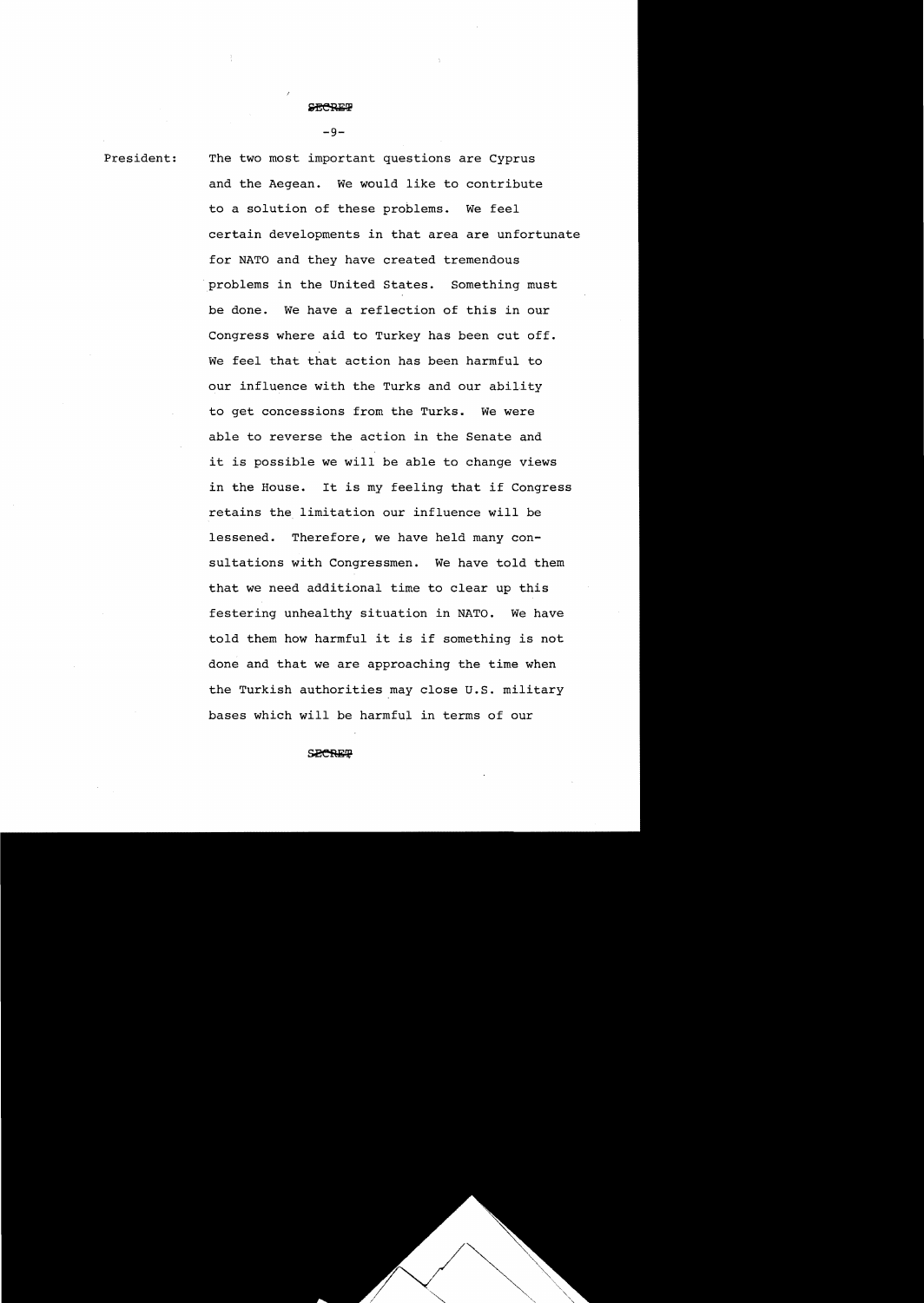#### $-10-$

overall defense. We have said that it is time for Congress to act and the sooner the better. We are encouraged by the talks going on in Vienna between the two communities and we hope that progress will be achieved. But I must say that pur leverage is lessened as long as the embargo on Turkish aid remains. May I add a word, Mr. President, on the Turkish political situation. This is my assessment of the domestic problem. Caglayangil wants a settlement. Demirel basically wants a settlement but,he is very fearful that Erbakan will break, up his coalition if he moves toward a settlement. If have told the President, Mr. Prime Minister, that I am ready to form a government in Turkey because I have talked to all the politicians. I have seen the heads of all the parties and I have told them all that now is the time to settle this matter. The key is Ecevit. If you and he were the Prime Ministers dealing with this problem I am convinced it will be settled. In opposition, however, Ecevit will use this issue to try and break up

Secretary: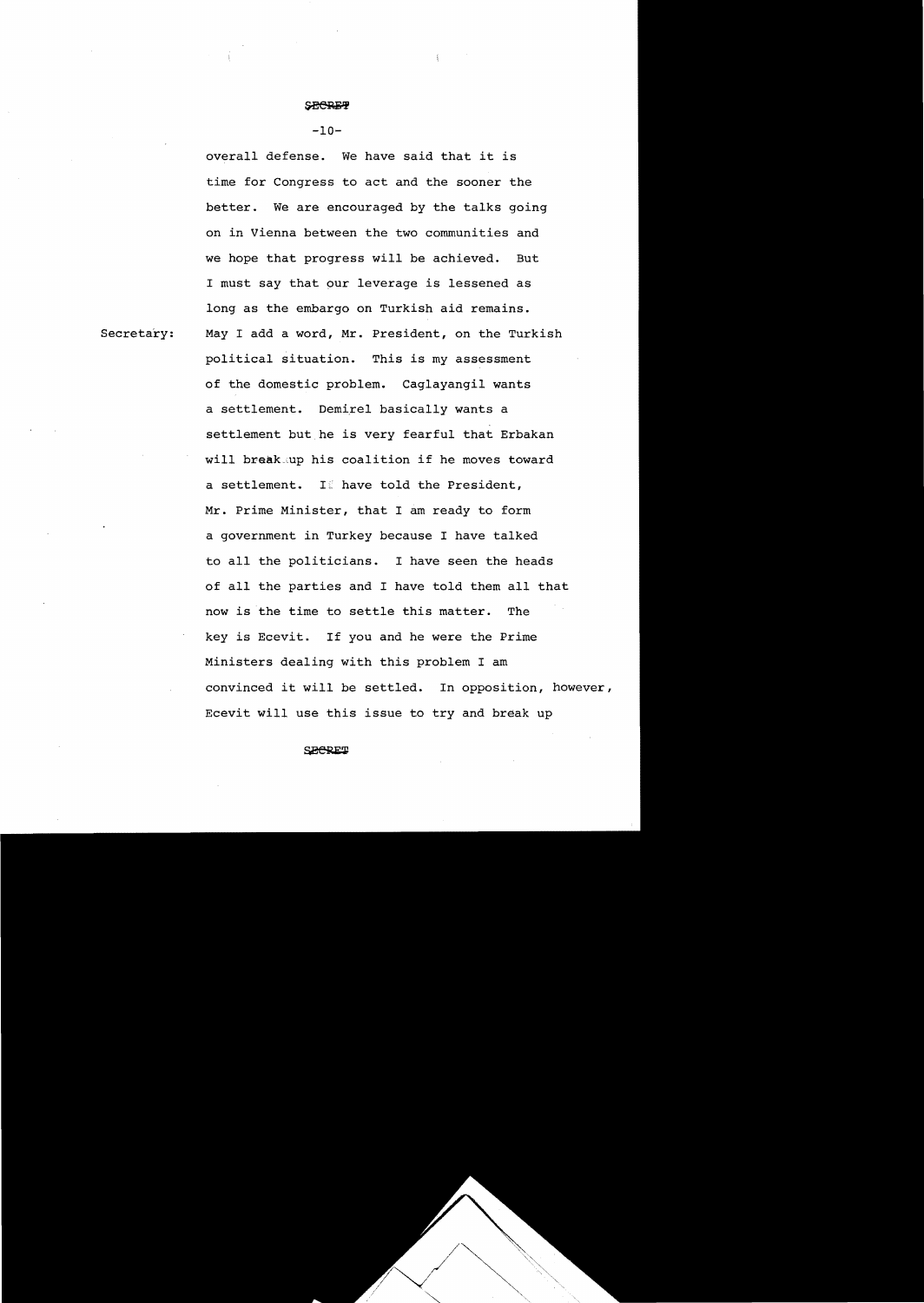-lI-

the coalition. I had a long talk with him in Ankara. I know him well. He used to be a student of mine.

Caramanlis: That's why we Greeks suspected you were pro Turk.

secretary: Demirel is afraid to lose his majority. If he had your majority he would probably favor a quick settlement but Demirel needs the restoration of American aid so that he can show that he has achieved something. To help him we are prepared to take a public position against what Ecevit is saying in the right circumstances. I have told Ecevit directly that he should not wish to take responsibility for leaving this problem unsolved and causing a dangerous situation to develop. There are two issues: There is a growing nationalism against the United States and there is an historical antipathy against the Greeks. But let me give you my assessment. Now is the time for a rapid move toward a settlement. We have already convinced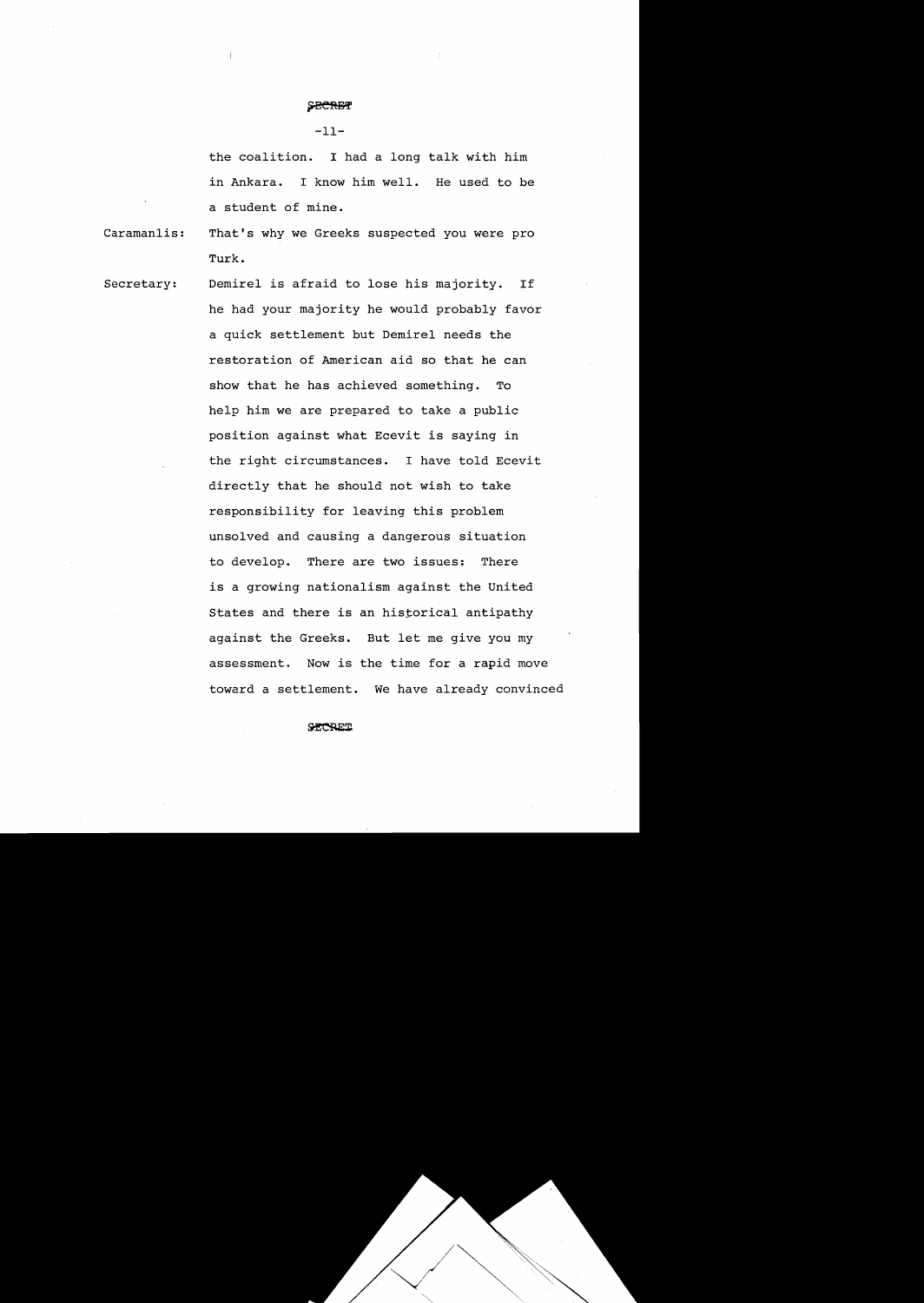# the Turks first that they are going to have to give up some territory and, second, that the central government has to have some power. We do not believe that you can get the territory back down to 18 percent even though what you say is just. But there has to be a contraction of what the Turks now hold. We have never explored the question of percentages but it must be considerably less than 40 percent. The trouble is that the Turks now have an alibi to do nothing because of the aid embargo. Demirel is scared of Ecevit.

Caramanlis:

I understand all this but what you seem to be saying is that because of these ridiculous internal problems we, the Greeks, must pay. This is crazy and unreasonable that we should have to pay blackmail. Now let me talk about aid. I know that you have discussed this with the Foreign Minister indirectly. Aid can be used in two ways in this situation: first, as a threat

#### **SPORTS**

#### **SECRET**

**-12**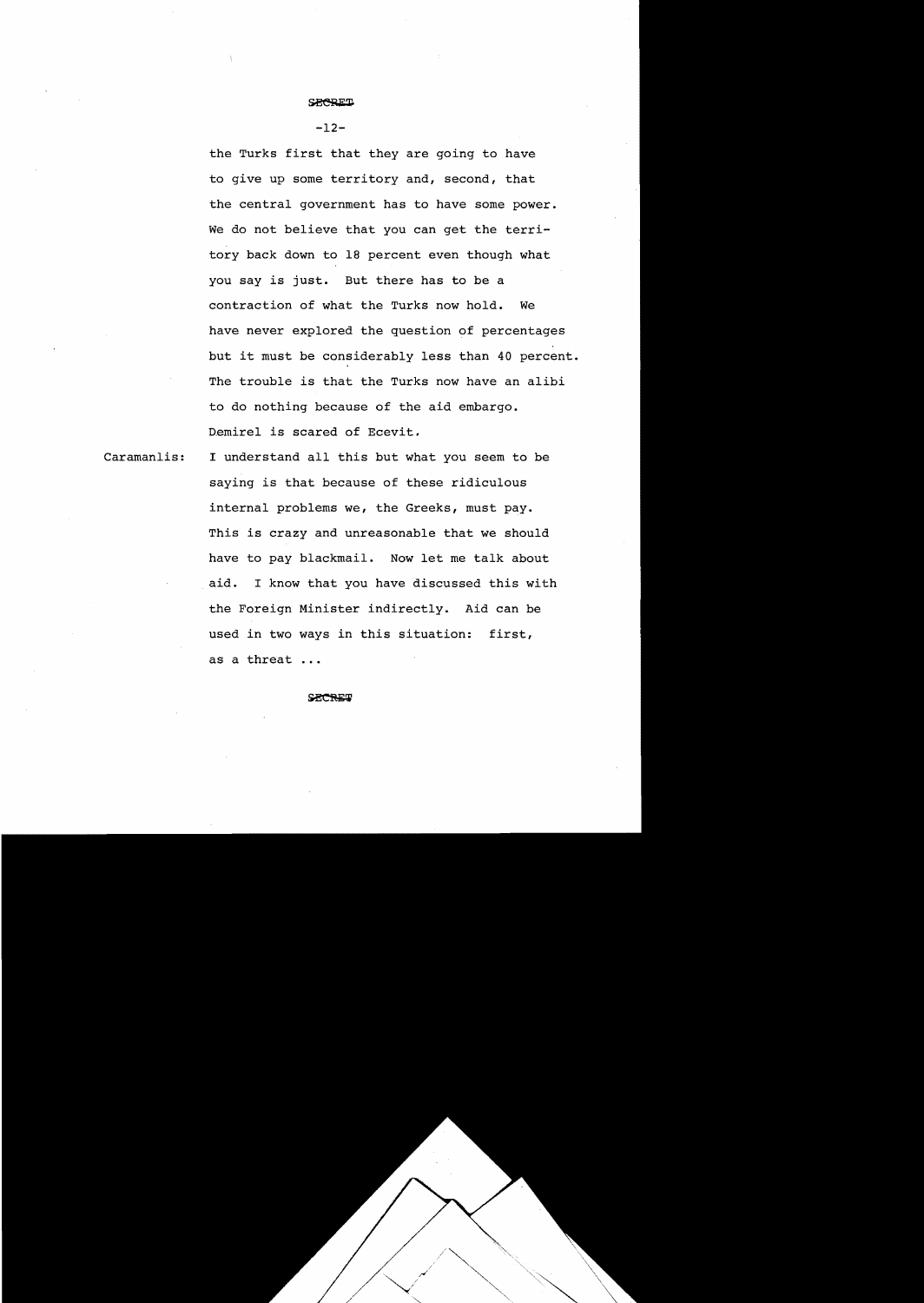$-13-$ 

Secretary: Caramanlis: Yes, that would have been the best way. Or you: can cut off the aid and say that you will resume it when reasonable progress has been made. We tried the first for months and no result was achieved. Now we are trying the second and we still have no result. The Turks are not acting in good faith. They are unreasonable. I have not taken a position. If I were to  $\frac{1}{3}$  something in public I would have to disapprove restoring aid to fit public opinion in my country. We cannot shout from the housetops that we want aid restored to Turkey. Despite these pressures I have made

President: I understand your position completely but we must have a change in this action. There is little or no chance to make progress in the negotiations while the embargo lasts. Historically, as you know, I have always given full support to close U.S.-Greek ties. I have a personal feeling about the history and future of Greece and I support you. But if we don't get a solution to this problem it will

no public statement.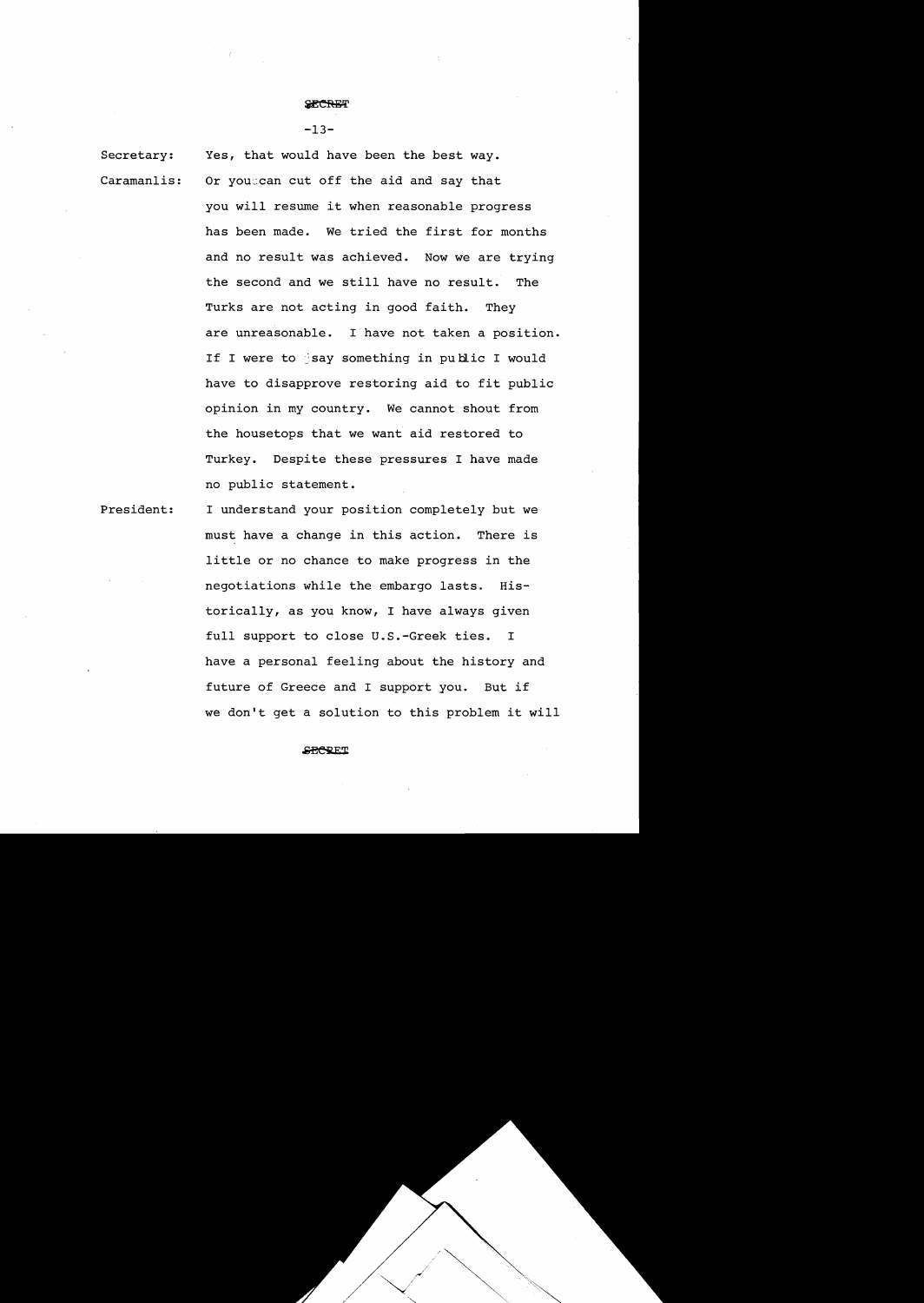## $-14-$

make all of our tasks more difficult. I have done my utmost to get American Greeks to change their minds. Once the cut-off is lifted then I can judiciously handle the timing and the amount of aid given to Turkey. But the Turks will not move until we have removed the embargo. It will complicate our bases and Western security. I hope negotiations can be seen to be making progress in order to get the Congress to move but I appreciate your public position.

 $\frac{\pi}{2}$ 

Caramanlis: I understand. I do not wish to become involved in u.S. internal politics. Even if the aid ban is lifted, I do not believe the Turks will be more reasonable. Their internal difficulties will continue. Therefore, the problem will not be any different.

Secretary: I agree with you that if aid is resumed it will still be difficult to get a settlement but if it is not, it will be impossible. Also let me emphasize what the President just said to you that if aid is restored the Administration can restrict its flow (Bitsios explains in Greek). Even with aid restored it is going to be very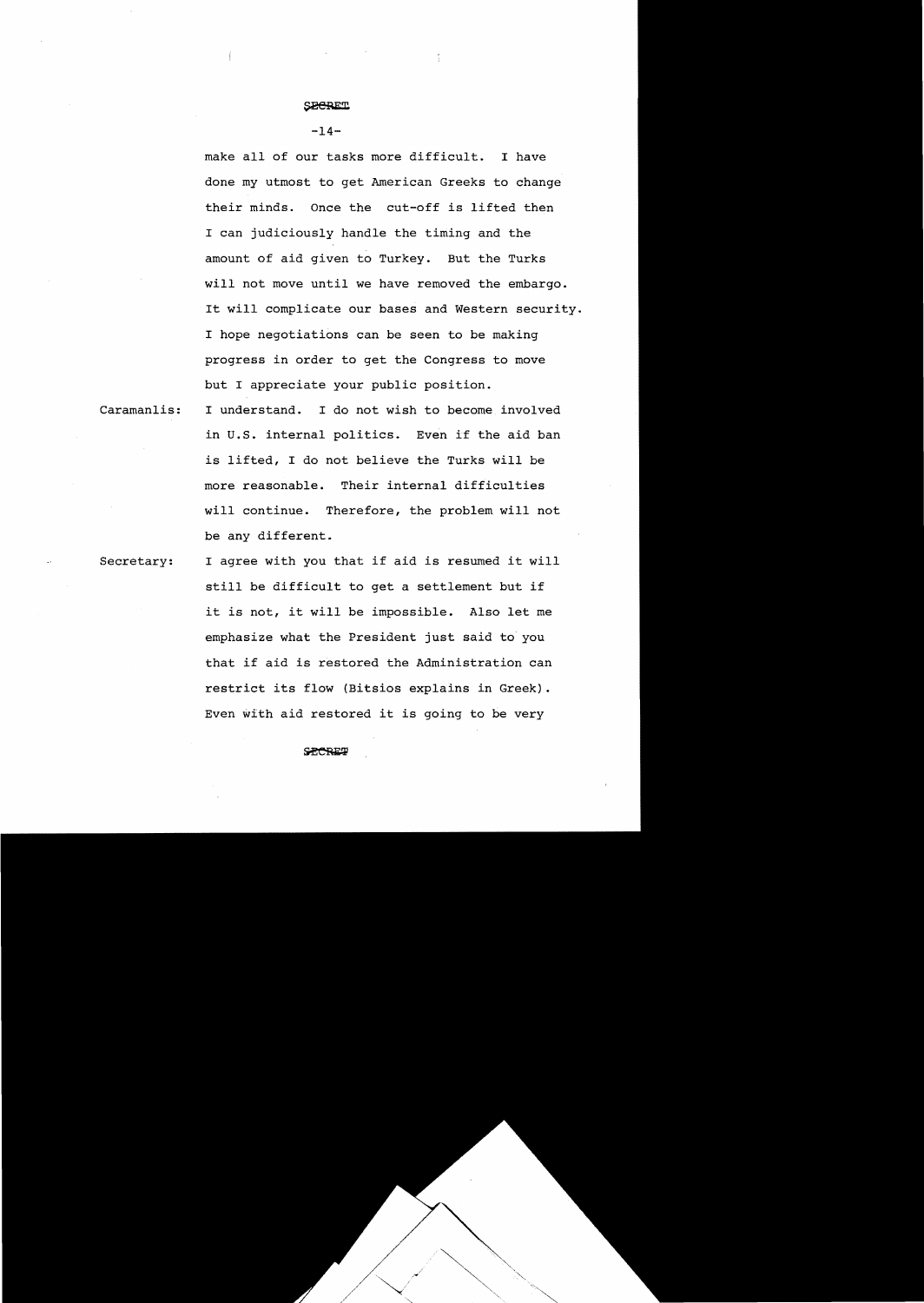# **SPGRET!**

 $-15-$ 

very difficult to get a solution but now the Turks have the alibi and they do not fear pressure. We wish to assure you of our desire to be helpful and we recognize that the only solution is to get the Turks to make solutions.

- President: If the Congressional aid ban is removed, then it will be up to me. I have the flexibility. It will be up to the Executive Branch to decide.
- Secretary: This fellow Erbakan **••••••••••••••••••• ••••••** He will do something to try and prevent a negotiation. That is why it is very important to neutralize Evecit. Without Ecevit no settlement is possible.
- Caramanlis: Your conclusion is disappointing. Instead of asking concessions from the Turks you seem to be asking why the Greeks won't pay.
- Secretary: The Turks must give up three things: first, territory; second, a federal government with real powers; and, third, some refugee return. There are no concessions from the Greeks on those items.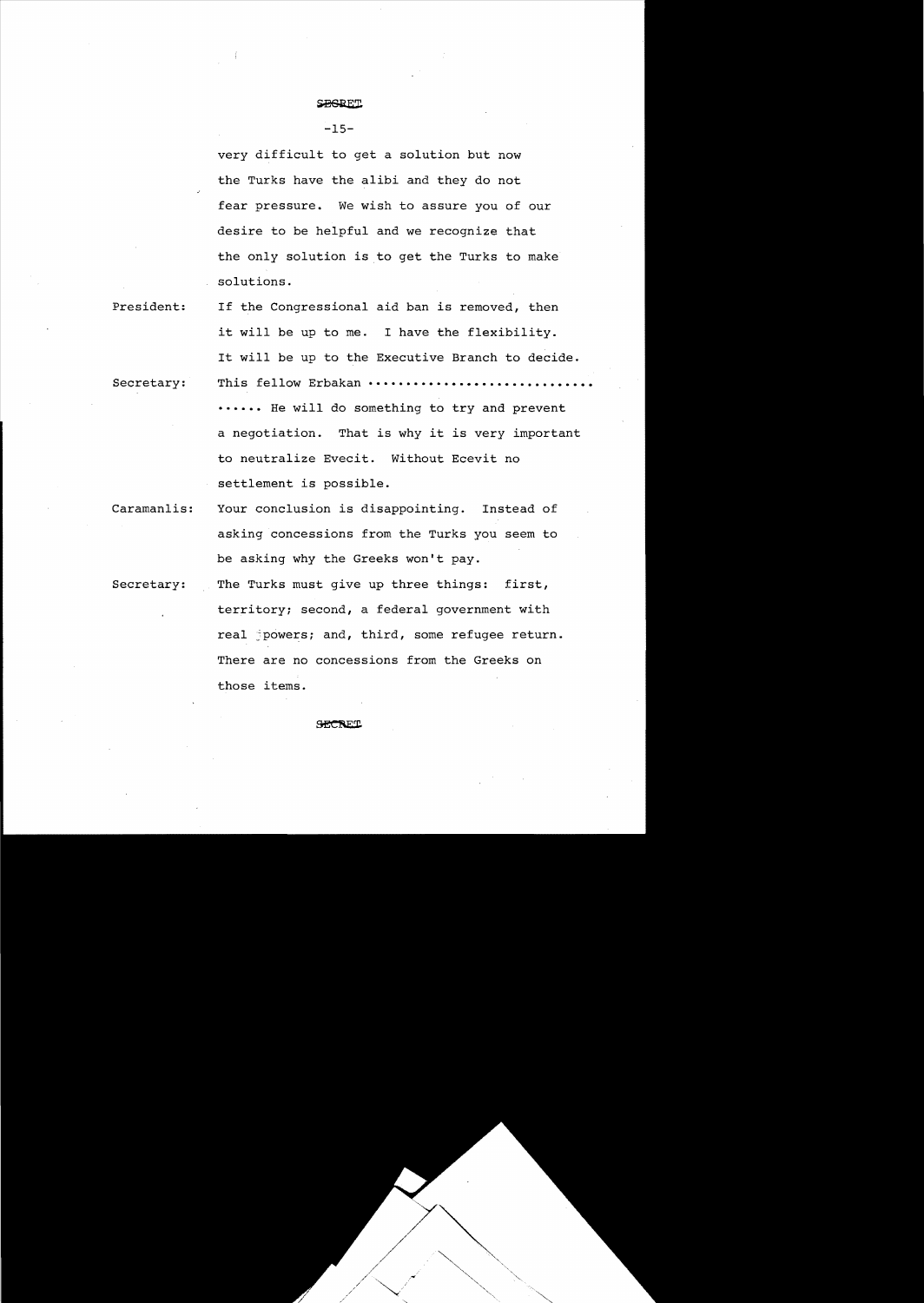## $-16-$

- Caramanlis: I don't see much light here. In any case, I will see Demirel myself on Saturday. I have a solution soon on the way and if it is not an honorable and just solution, there can be no viable peace on Cyprus. We are just buying future trouble.
- Secretary: It is not in our interest to do anything to weaken the Prime Minister.
- Caramanlis: Nor do I wish to weaken myself. If the solution is unjust, it is not viable. You should know that from history.

Secretary: What should we say to the Turks?

Caramanlis: President: It is difficult to say. I told you how I see the situation and perhaps you and the Foreign Minister can discuss this further tomorrow. We would certainly not advocate an unjust solution but a continuation of this problem is worse. We are in favor of an honorable solution but we would very much appreciate it if you could indicate to us how we can be helpful. A suggestion of what we might say and we would be happy to do it. This is in our mutual Western interest.

### **SHERET**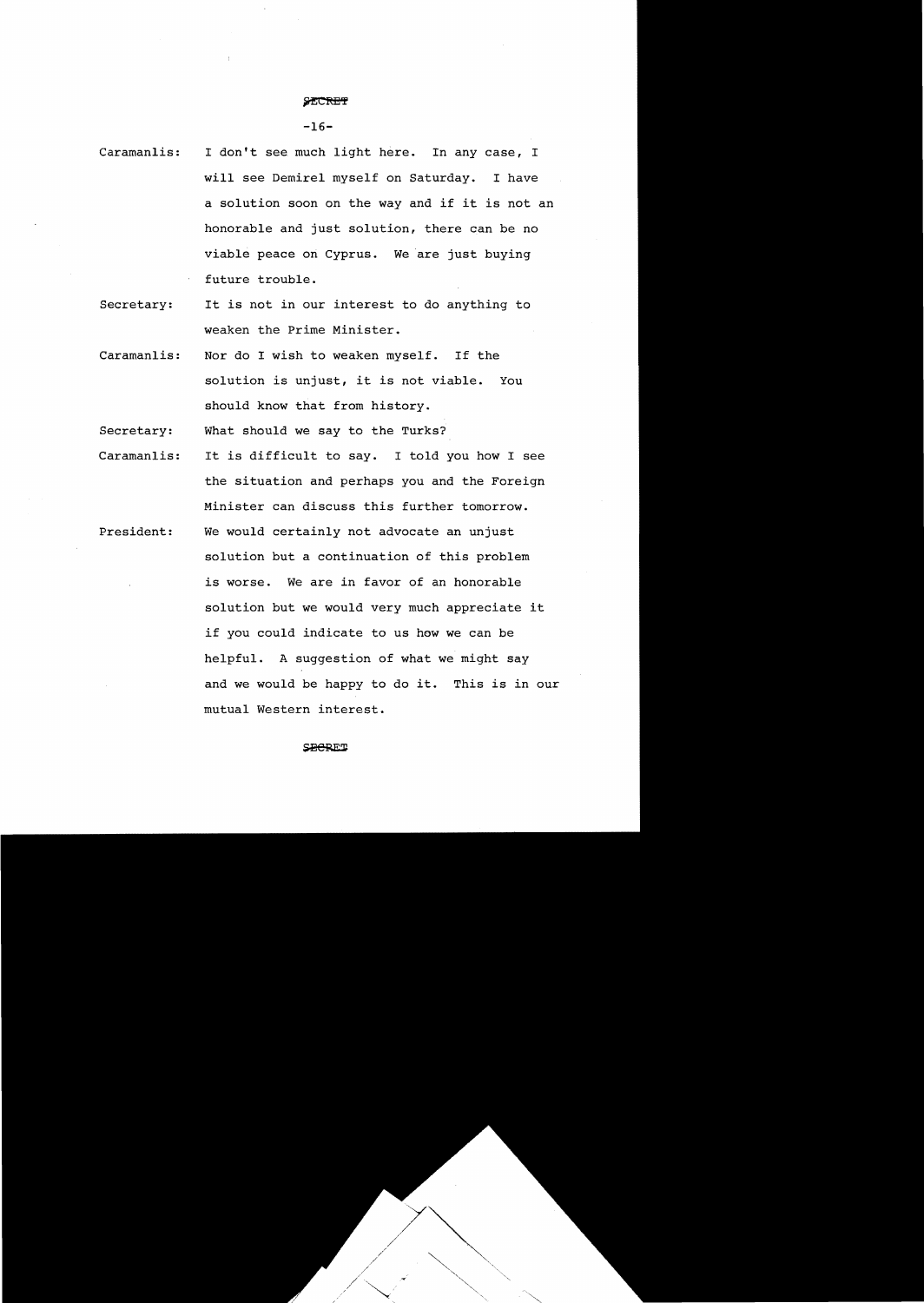#### $-17-$

Caramanlis: This is a case of the two sides having difficulty and the third party giving a suggestion to the wrong one. The Turks are at fault. Therefore, it is up to the Turks for moral and political reasons to come forward with a proposal. They are the ones that should be pressured. We are ready to defend our interests and we will fight if we have to. This is a question of national pride but I am trying to block it. How long can we go on feeling humiliated? There is great pressure to react. I have tried to be moderate in order to facilitate' a solution. Ask the Turks what their intentions are. If there is a war Turkey will be the first victim because they will open the way to the Soviets. We will not fall to the blackmail of Turkey. When people feel humiliated the Army is very pro-Caramanlis although there is beginning to be some criticism. I may be forced to reconsider the policies of my country. The most helpful thing you can do is to say to the Turks what you have already said to us but say it publicly that the United States will not tolerate military action.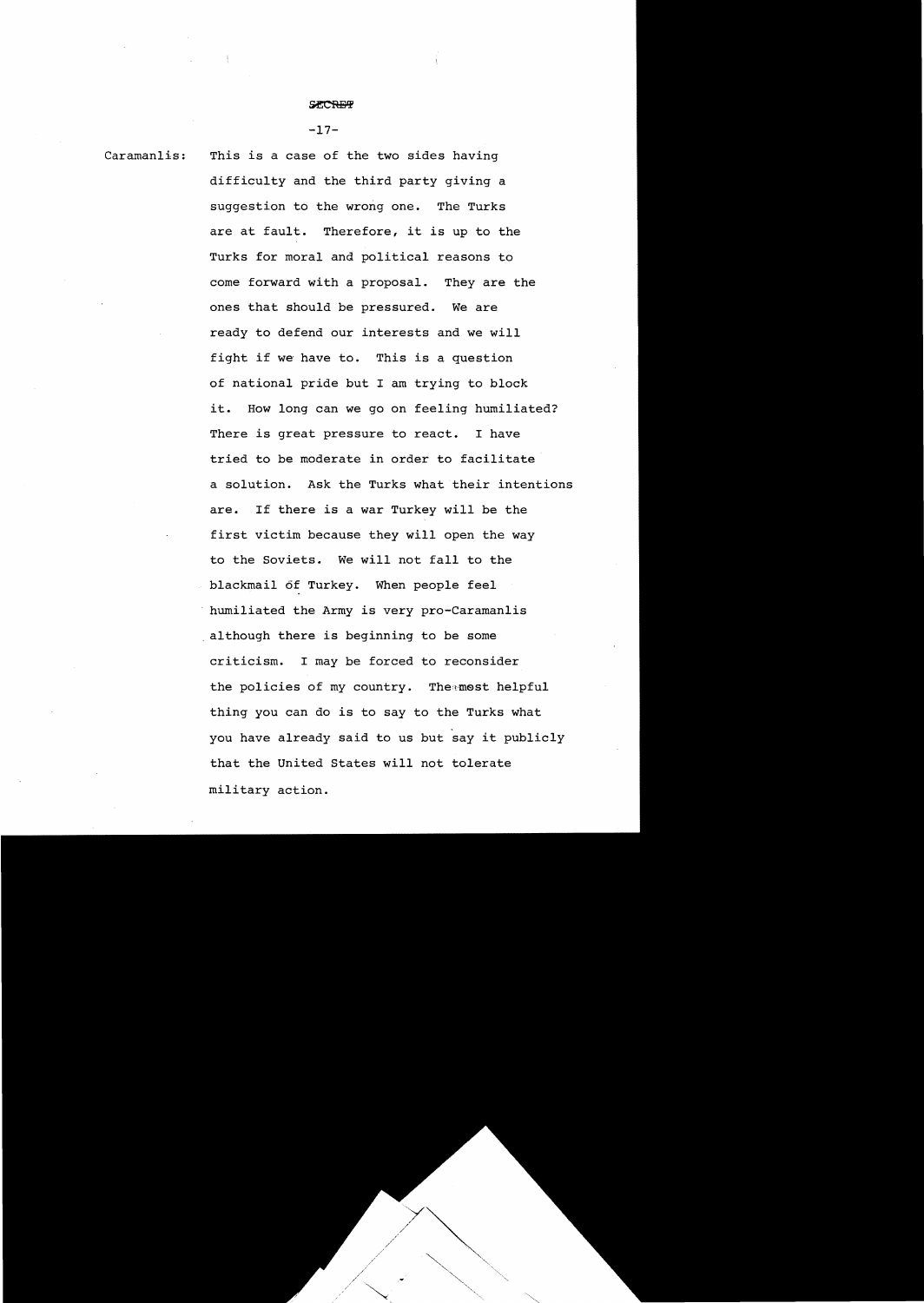#### **SPORTIT**

#### $-18-$

Secretary: We have already said this privately. If there is any move in the Aegean, there will be total American opposition.

Caramanlis: The Turks moved on to Cyprus as a guarantor. We too are quarantors and I have the right to send troops there. You should say publicly that you will not allow any action that could lead to war. You should say publicly that you will help avoid war. This will make the Turks more reasonable.

President: We oppose any military operation and we will make a maximum effort to avert a war. We will work to avoid such a situation from arising, but if I'm to be able to put pressure on Turkey then I must get the aid restored. I am confident that if the limitation is removed it will help in the negotiations. We oppose military action in the Aegean. That is our position. There is some question as to whether we should say that publicly but the policy is clear and we would oppose military action whether by Turkey or any other party. This is the same position we have taken in the Middle East where we have opposed military action. We believe that a stalemate leads to the temptation to use force.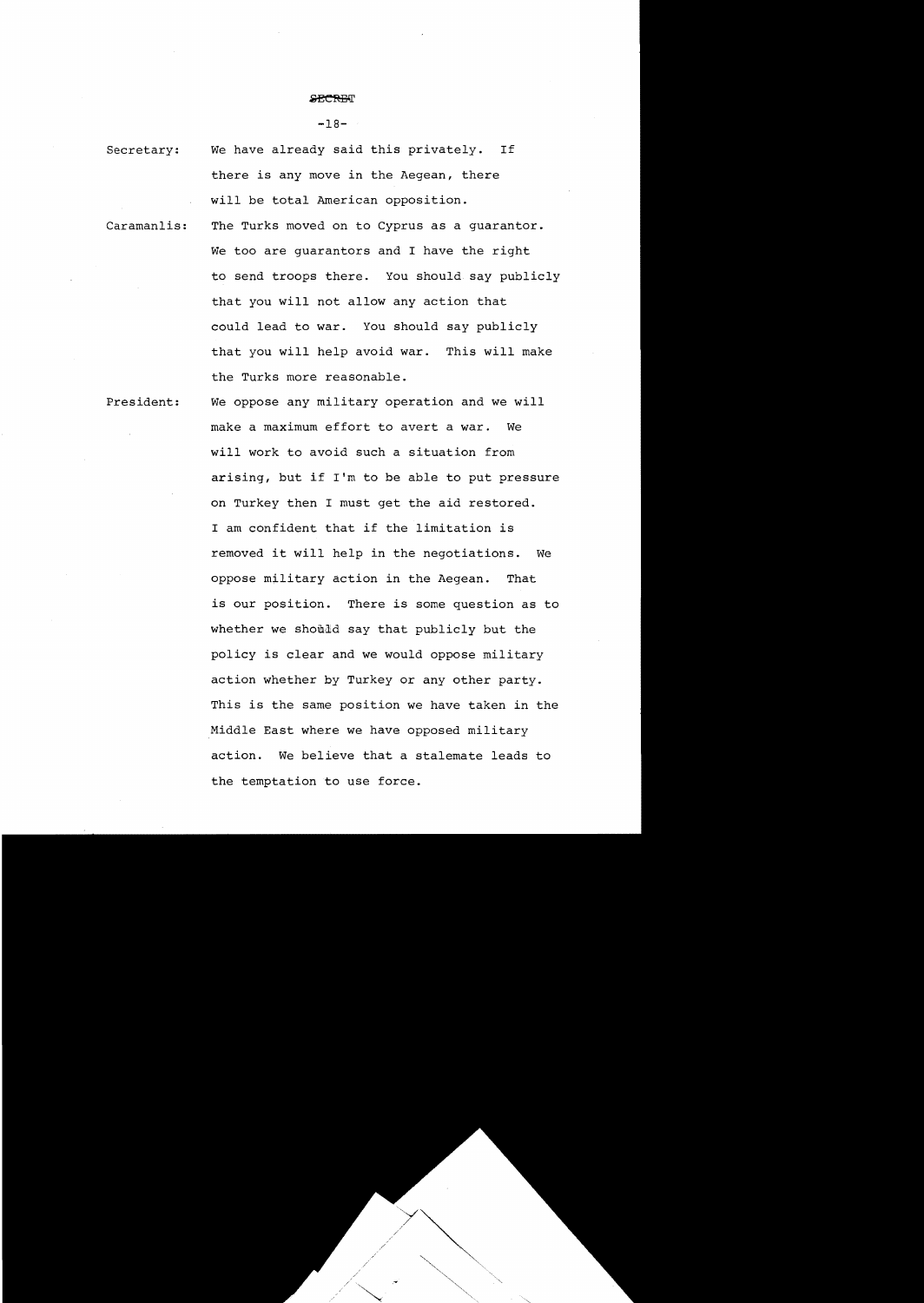#### **SECREF**

 $-19-$ 

Caramanlis: What should we do. My experience I have used to give you my advice on what you could do to create hope but you must make the final judgment. If you say something in public it will not provoke a reaction but instead create a better climate. It will urge moderation and it will also state that the United States will not allow any side to take military action. Secretary: I am going to be briefing the press perhaps we can plant a question and I can respond along the lines the Prime Minister has suggested.

- Caramanlis: In order to avoid any misunderstanding let me speak in total and sincere frankness. I do not believe in hiding my thoughts and avoiding substance. What I am recommending is not to protect Greece when I ask you to make this statement. If it comes to a question of protecting Greece I will protect Greece through our own actions. But I am asking for a statement like this only to make the Turks more reasonable.
- Secretary: If there is a danger of war, we would totally oppose military action.

SESRET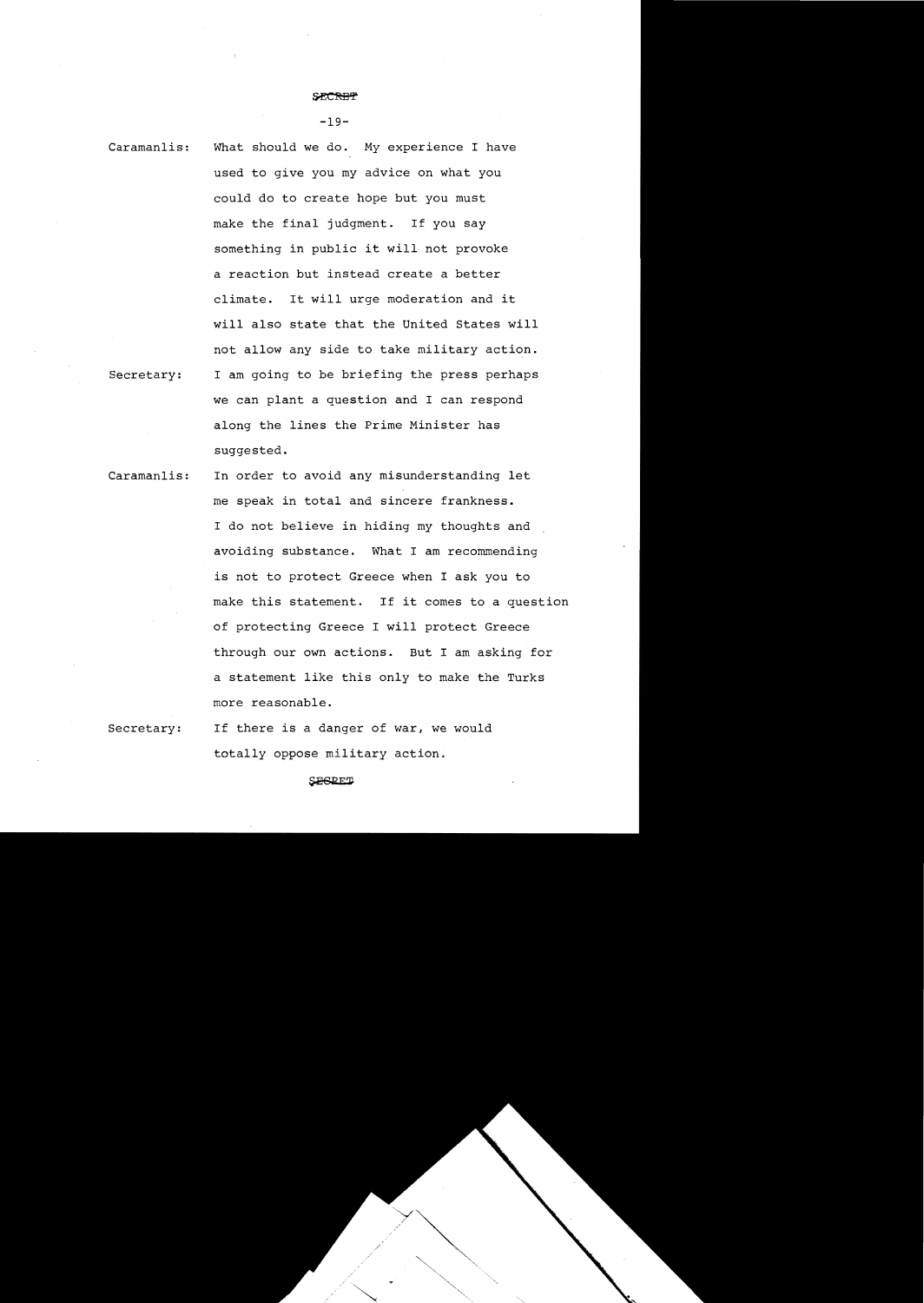#### **SPRRET**

 $-20-$ 

- Caramanlis: This will relieve the Turks of their threats. If the Turks act in any way that is provocative this will help.
- President: I think we can handle this in answering a press question and the Secretary will do this.
- Secretary: What I would say is that we would strongly oppose military action by either side in this conflict.
- Caramanlis: Or any action that could lead to a deterioration.
- President: We can respond in this way. This hopefully will be helpful. We can make this clear just as we did in the Middle East.
- Caramanlis: Let me explain our attitude toward NATO. We were forced to withdraw from the military part of the Alliance. It gave us no pleasure to do so. There was no other way. We can only change this when the reasons for this action have been removed. The causes must be lifted. If I return to the military part of the Alliance before the problem is solved and we later get into a conflict what will happen to the Alliance then. First we must restore

SHORET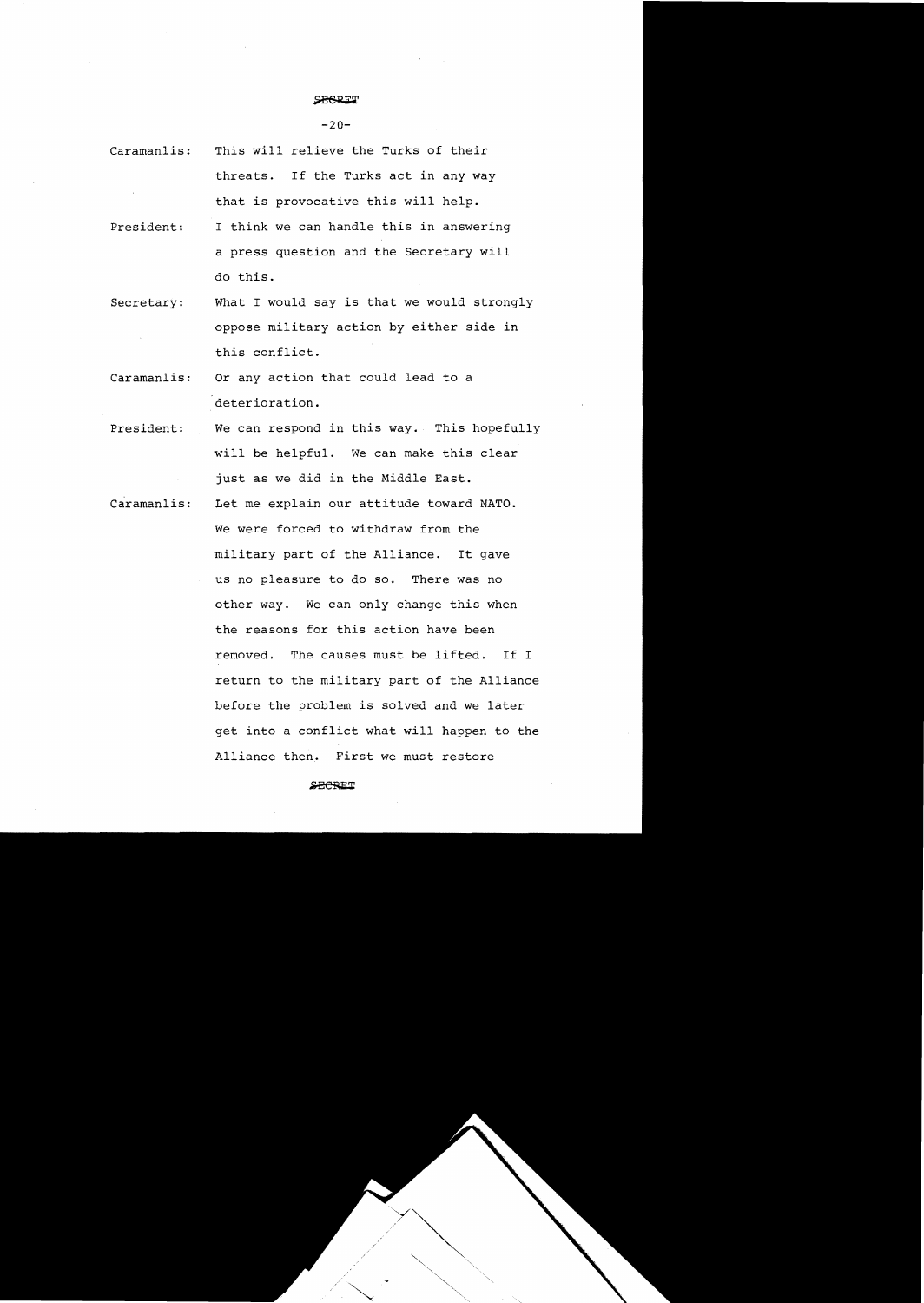$-21-$ 

normality. I have explained the problems. I have not told you how they can be settled but we hope that you will do your best to help.

President: We want Greece back in the Alliance.

Caramanlis: I am for the Alliance. I am the most pro-Western politician in my country.

Secretary: We've always admired your great statesmanship.

Caramanlis: This has even been detrimental to my political fortunes.

President: If we can help we will do what we can. We will do all that we can. We want the Cyprus problem solved and we want the Greeks back in NATO.